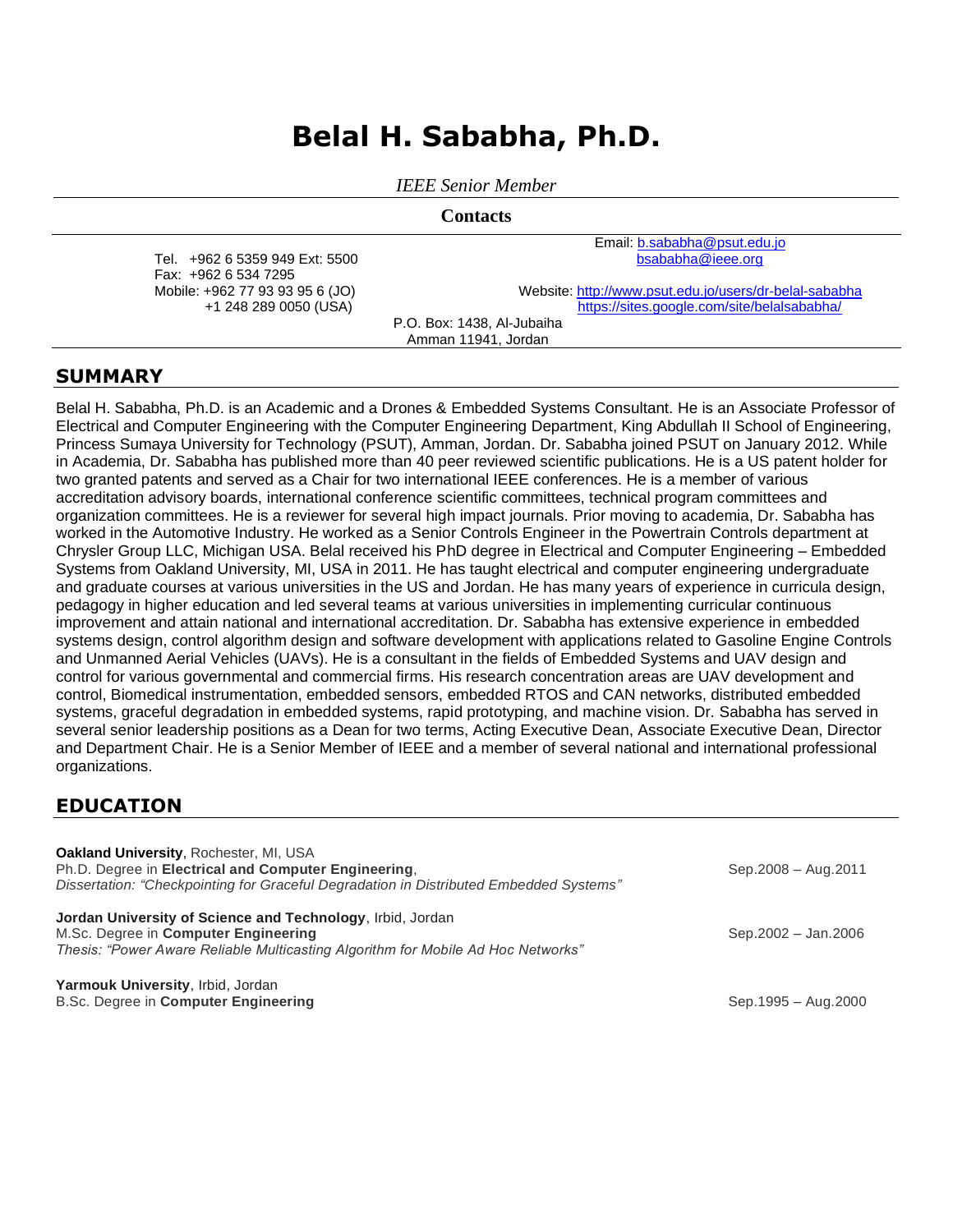## **WORK EXPERIENCE**

## *Academic Leadership Experience*

#### Dean, School of Engineering, Princess Sumaya University for Technology, Jordan 09/2019 – 09/2021

#### **Highlights:**

- Assigned Dean of Engineering on September 2019.
- Chair the School of Engineering Faculty Council and School of Engineering Graduate Studies Committee.
- Member several councils and committees such as the University Council, Deans Council, Computer Engineering Department Council, University Graduate Studies Council, QA Center Board.
- Chair the School of Engineering ABET Committee.
- Provide leadership in the quality and development of Engineering programs. Works with members of senior management and academic department chairs to promote high academic standards in the design, delivery and assessment of Engineering programs.
- Develop mechanisms and processes to ensure that programs are current and responsive to the needs of the community and lead international and professional accreditation efforts.
- Promote and facilitate collaboration with other higher education institutions in research and facilitate student and faculty exchange.
- Oversee the continuous improvement cycle of engineering programs and curricula and determine the appropriate instructional resources for program delivery.
- Develop and foster mechanisms to ensure that strategic plans and initiatives are effectively implemented within the school of engineering.
- Participate in the establishment of all academic and non-academic policies and procedures in the university.
- Develop an annual plan and budget for the School of Engineering ensuring the efficient utilization of allocated resources.
- Keep abreast of developments in the field by engaging in professional development activities and by networking with local and international industry to ensure responsive curriculum.
- Promote industry trends, developments, and research findings externally to the community and internally throughout the university.
- Oversee the recruitment and selection of staff and ensure the effective management and development of staff.
- Founder and Chairman of the Board, PEEK (PSUT Engineering Entrepreneurship Kickstarter).
- Founder and Chair, Innovations in Engineering, Technology and Science Education Conference (IETSEC 2021) IEEE Technically sponsored scientific conference.
- Establish the Microsoft Skills Lab at the School of Engineering.
- Attained ABET EAC accreditation for the Networks & Information Security Engineering Bachelor Program and maintained the accreditation for all other programs.
- Established the Communications Engineering IoT Bachelor Program.

#### Associate Executive Dean (Academic Dean), Acting Executive Dean 02/19 – 07/2019, Faculty of Engineering Technology & Science, HCT, UAE 09/2017 – 07/2019

#### **Highlights:**

- Joined HCT as an Associate Executive Dean Academic Dean for the system-wide Faculty of Engineering Technology and Science on September 2017.
- Started to serve as the Acting Executive Dean of Engineering Technology and Science since Feb. 2019.
- Provides leadership in the quality and development of system-wide Engineering Technology instruction. Works with members of senior management and College staff to promote high academic standards in the design, delivery and assessment of Engineering Technology and Science curricular programs across the HCT system.
- As the central point of liaison for the UAE community, the Associate Executive Dean develops mechanisms and processes to ensure that programs are current and responsive to the needs of the UAE community, and leads international and professional accreditation efforts.
- Promotes and facilitates collaboration with other higher education institutions in the design and development of articulation programs and to facilitates student and faculty exchanges.
- Leads Program Chairs and staff across all relevant colleges to ensure the effective and consistent delivery of programs and curriculum.
- Oversees the development, improvement and refinement of relevant and integrated curriculum.
- Develops and fosters mechanisms to ensure that strategic plans and initiatives are effectively implemented within the colleges.
- Participates in the establishment of all academic and non-academic policies and procedures.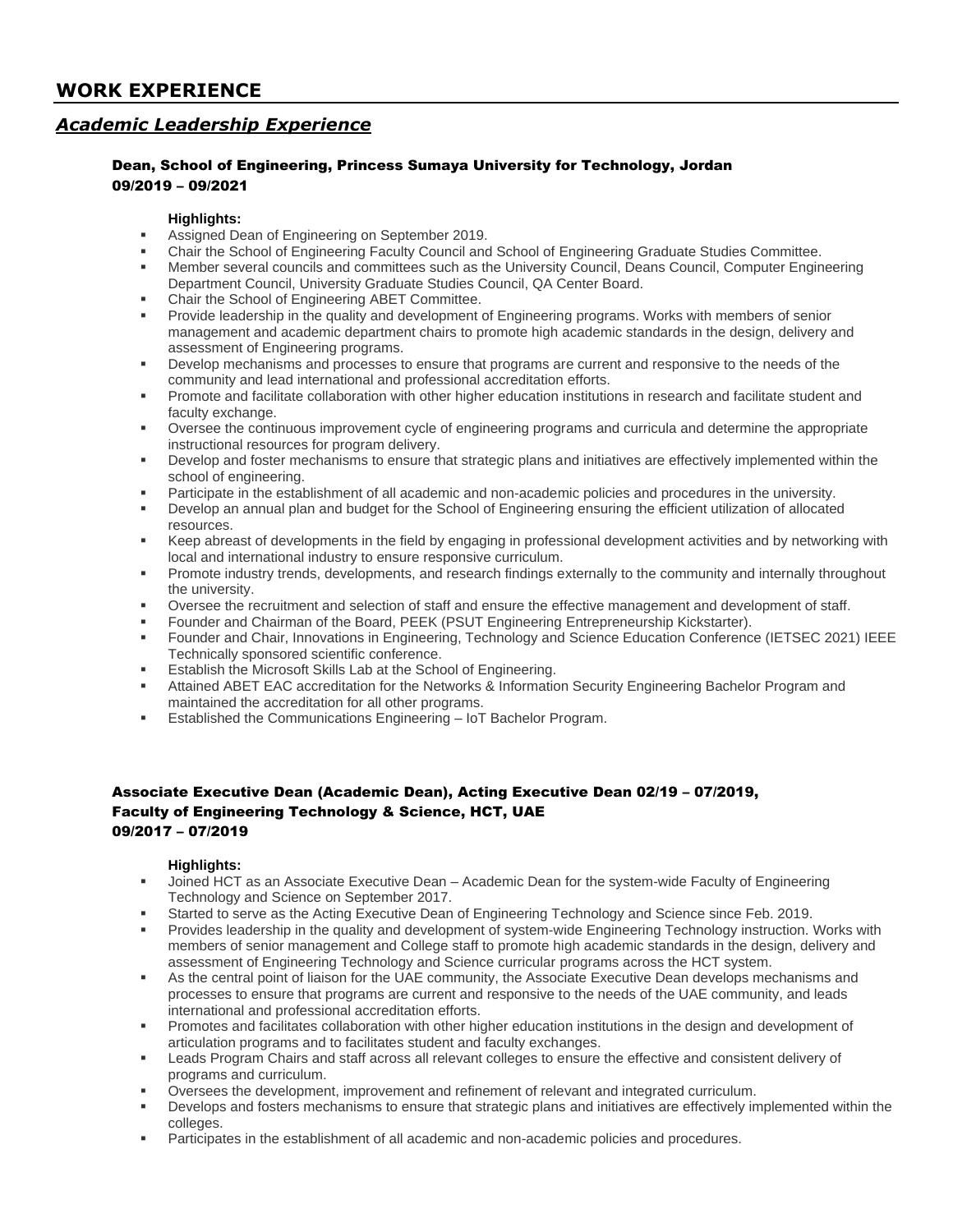- Co-Chairs the Engineering Faculty Academic Council (FAC) and oversees all Program Academic Councils (PACs) work towards curricular continuous improvement and to determine the appropriate instructional resources for program delivery.
- Develops an annual plan and budget for the HCT's Engineering Technology programs, ensuring the efficient utilization of allocated resources.
- Produced regular and ad hoc reports and analysis on the Faculty of Engineering activities and programs.
- Keeps abreast of developments in the field by engaging in professional development activities and by networking with local industry to ensure responsive curriculum.
- Promotes industry trends, developments, and research findings externally to the community and internally throughout the HCT system.
- Contributes to the development of the HCT by chairing relevant FAC meetings; participating on HCT system teams; by observing and implementing College and system-wide policies and procedures; and by participating in extracurricular activities and community events.
- **Participates in the recruitment and selection of staff and ensures the effective management and development of staff;** serves as the Screening Team Chair for all engineering and math and natural science faculty and staff.

#### Dean, School of Engineering, Princess Sumaya University for Technology, Jordan 10/2015 – 09/2017

#### **Highlights:**

- Appointed dean of the King Abdullah II School of Engineering at Princess Sumaya University for Technology on October 2015.
- My leadership lead the School of Engineering to become number one in the National Competency Exam conducted by the higher accreditation commission of Jordan (Second Semester 2016-2017 results). The school ranked number one among all engineering schools in Jordan. It also ranked number one in all majors offered in the school of engineering among all similar majors offered by all engineering schools in Jordan.
- Headed the School of Engineering Faculty Council and School of Engineering Graduate Studies Committee.
- Member: University Council, Deans Council, Computer Engineering Department Council, University Graduate Studies Council, and many other committees.
- **■** Headed the School of Engineering ABET Committee.
- Established an Innovation lab in the School of Engineering that is accessible 24/7 to all students and contains a components store that provides students with all the devices, components they may need in their projects
- Re-innovated several laboratories in the school of engineering and made them 24/7 accessible.
- Revised all Engineering Majors curriculum and updated them taking into account feedback from the industry.
- Integrated entrepreneurship training in all engineering academic curriculum.
- Established several Industrial relationships and collaborations.
- Sponsored 10s of students through providing internal and external scholarships to pursue graduate degrees.
- Master program: brought the Masters in Electrical Engineering back to life. Currently the program is at full capacity and does not admit students with less than "Very Good" GPA.
- **Proposed several academic programs, several ones were adopted by the university such as the Master** Program in Data Science.

#### Chairman, Computer Engineering Department, Princess Sumaya University for Technology, Jordan 04/2014 – 10/2015

#### **Highlights:**

- Appointed chairman of the Computer Engineering Department at Princess Sumaya University for Technology on April 2014.
- Lead the department's ABET accreditation committees which resulted in receiving ABET accreditation for the Computer Engineering Program from 2014 to 2019.
- Lead the establishment, accreditation process and designing the study plan for the newly established bachelor program in Networks and Information Security Engineering.

#### Director, Computer and Training Center, Princess Sumaya University for Technology, Jordan 01/2012 – 07/2013

#### **Highlights:**

I was appointed as the Director of the Computer and Training Center at Princess Sumaya University for Technology on January 2012. As a Director, I was responsible for developing IT strategies and implementing effective operational plans to achieve the objective of providing the highest and most reliable, available and secure information technology services to all PSUT's staff and students. In addition to that, on the training side, I was responsible for developing PSUT's training center and putting it on the top of the list of training centers that provide the best high-tech training courses in Jordan.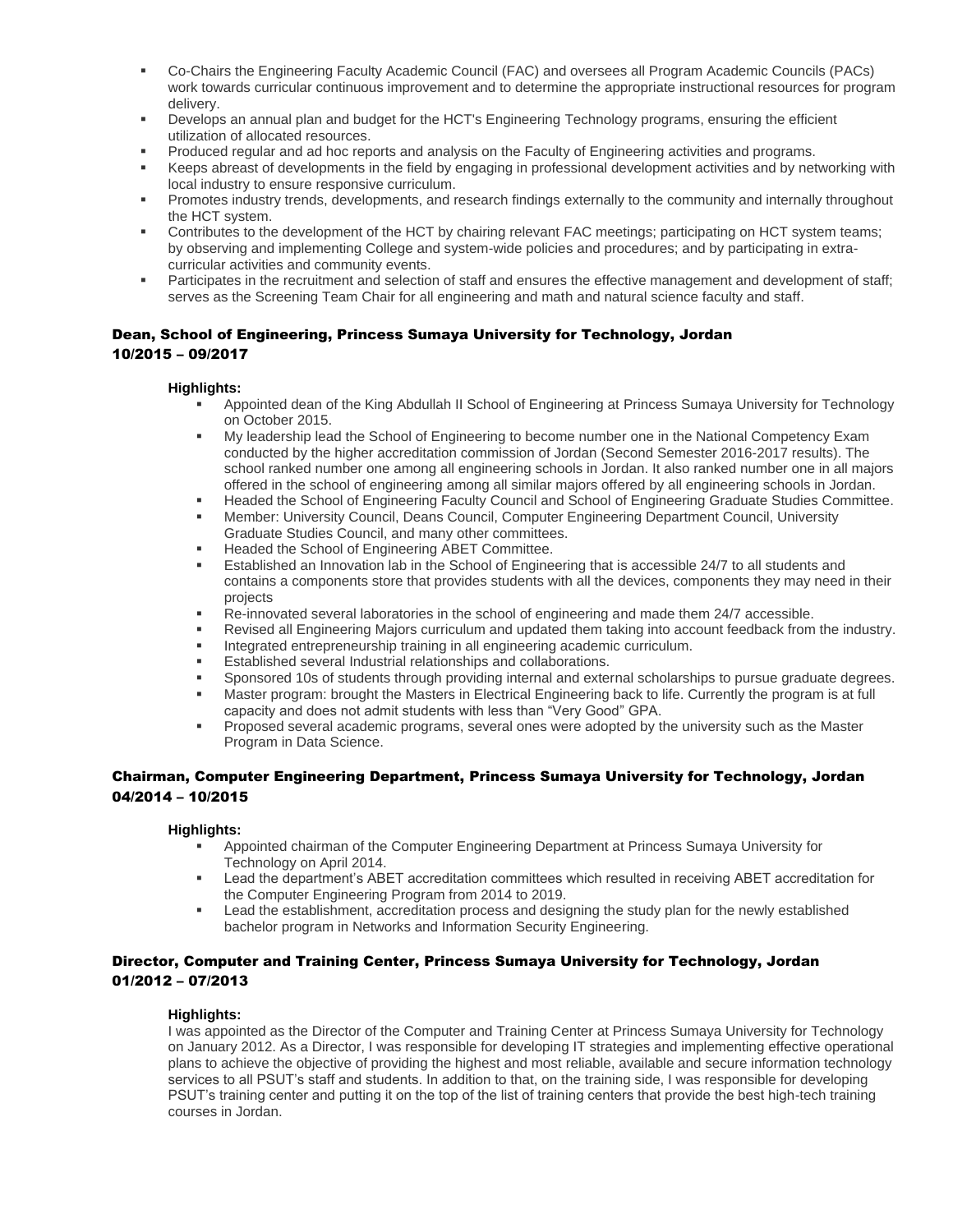#### Director, Online Exams Unit., Yarmouk University, Jordan 08/2007 – 08/2008

#### **Highlights**

The Online Exams Unit was established at Yarmouk University on August 2007, I was nominated to be the Head of this unit reporting directly to the university vice president for academic affairs. The nomination came after preparing a full view proposal about the unit hierarchy and scope of responsibility of each member and general scope of work of the unit, the proposal was approved after having personal work stations and discussion sessions directly with the university president. Some of my main duties were:

- 1. Manage and hold all online exams held at Yarmouk University (>half million individual exams/yr).
- 2. Managing the Unit's Staff and Technical Work Procedures.
- 3. Planning for developing the unit's work procedures and scope.
- 4. Planning for developing training programs for the unit staff members.

### *Academic Experience*

#### Associate Professor, Computer Engineering Dept., Princess Sumaya University for Technology, Jordan 01/2017 – Present

#### **Highlights:**

- The Dean's Council decision to promote me to the rank of Associate Professor was taken on December 14th, 2016, Affective January 2017.
- Research: Published tens of research peer reviewed articles and filed several international patents.
- Mentoring and Supervision: Supervised many senior design projects and master theses.
- Teaching: Taught various Electrical and Computer Engineering classes and laboratories with concentration on Embedded Systems and controls. Links for the classes that I teach can be found at: <https://sites.google.com/site/belalsababha/>
- Service: chaired and was a member of many department-level, school-level, and university-level committees.

#### Assistant Professor, Computer Engineering Dept., Princess Sumaya University for Technology, Jordan 01/2012 – 01/2017

#### **Highlights:**

- Joined the Computer Engineering Department at Princess Sumaya University for Technology on Spring 2012.
- Research: Conducted research and published many academic peer reviewed articles and filed a patent.
- Supervision: Supervised many Senior Design Projects and Master Theses.
- Teaching: Taught various Electrical and Computer Engineering classes and laboratories with concentration on Embedded Systems and controls. Links for the classes that I teach can be found at: <https://sites.google.com/site/belalsababha/>
- Service: chaired and was a member of many department-level, school-level, and university-level committees.

#### Lecturer, Oakland University, Rochester, MI 08/2010 – 12/2010

#### **Highlights**:

Teaching the ECE 570 and ECE 470 – Microprocessor Based System Design courses. ECE570 is a graduate level course, while ECE470 is an undergrad senior level class.

#### **Description:**

In this class, students are introduced to microcontrollers, and system design using microcontrollers. Freescale's HCS12 MCUs are used in the class, the class covers: Programming the MCU using Assembly, C, as well as mixed assembly and C programming. It also covers: PLL clocks, Parallel I/O ports, ATD converters, Hardware Interrupts (IRQ), Real Time Interrupts (RTI), Serial Communication ( both SCI and SPI), the timer module ( IC, OC, PWM), Controller Area Network (CAN). All topics are theoretically and practically covered in the class and lab portions of the course. A lab experiment is required on each of the topics. At the end of the course, students are required to design and build a comprehensive project using the knowledge and tools they learned in class. For more info, please visit the class website: <https://sites.google.com/a/oakland.edu/2010-fall-ece470-570/home>

#### Graduate Assistant (Research, Development, Teaching), Oakland University, Rochester, MI 08/2008 – 12/2010

#### **Highlights:**

- Reconfiguration-Based Fault Tolerance and Graceful Degradation in embedded systems related research
- Unmanned aerial vehicles related research
- Embedded systems C code development
- Embedded systems code generation using Simulink RTW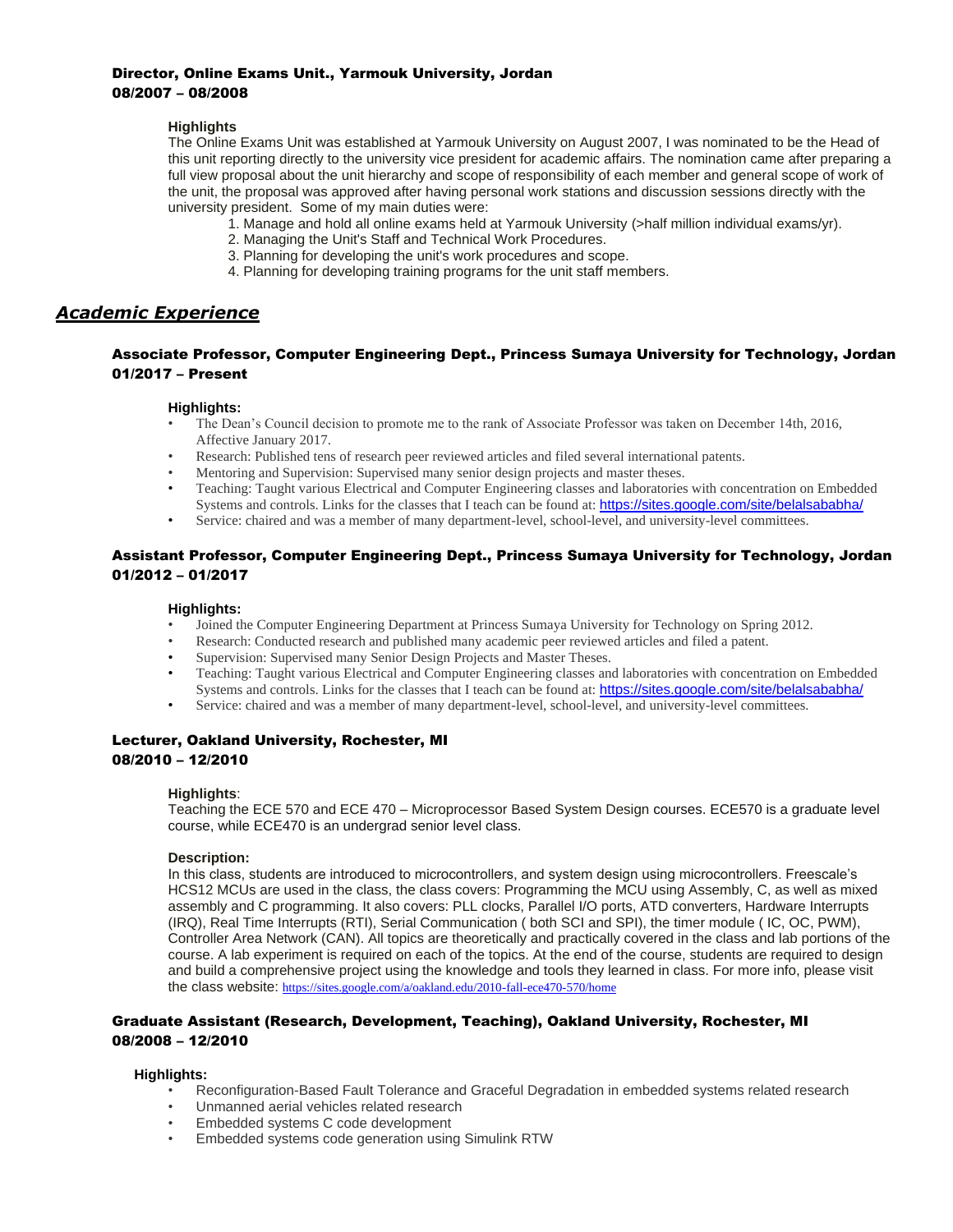- Computer vision
- MATLAB based applications
- Attitude estimation related research
- Biomedical engineering related research
- Assist teaching EGR 280 Design and Analysis of Electromechanical Systems courses.

#### **Accomplishments:**

- Developed a Test-Bed for reconfiguration-based fault tolerance architectures implementation and evaluation. A number (>10) of Freescale HCS12 microcontrollers were connected through a CAN network. Several software components and middleware were developed to enable the implementation and evaluation of reconfiguration-based fault tolerant systems. uC/OS-II was the used RTOS, and uC/Probe was used to implement the GUI for monitoring, data acquisition, and fault injection.
- Developed an attitude estimation system based on vision sensor feedback. The developed technique will aim to replace costly inertial sensors. The developed system included image sensor reading and real-time image analysis. The system was implemented in MATLAB and tested on an RC plane. Performance proved to be over 95% accurate.
- A member of the Oakland University Quadrotor Team. I participated in the implementation and control of the avionics system. I also helped in prototype design, implementation and testing which included part selection and purchase, assembly, and communication protocols. Parts included 2 Freescale HCS12 microcontrollers (communication through CAN), a GPS (serial communication), an IMU (serial communication), altitude sensor (SPI), compass (I2C), sonar sensors (Analog, A/D conversion), structure (carbon fiber and magnesium), brushless motors and controllers, etc…
- Developed a low-cost CAN Analyzer like application. The application was used to tune the PID control loops of a quadrotor UAV at run-time. The system uses a Freescale HCS12 microcontroller that communicates with the UAV's avionics through a CAN bus. A GUI was developed to monitor and tweak all system parameters as well as all PID control gains.
- Developed a dual axis discrete target tracking system. The developed system uses a dsPIC microcontroller to control two servos moving a CCD camera in two axis. The camera keeps track of a predefined color target and keeps the target in the center of the camera's captured frames. Simulink and a custom image processing MATLAB developed code was used.
- Implemented a prototype of a low voltage multi-site heart stimulator. The system was developed for William Beaumont Hospital. The device includes a Freescale HCS12 microcontroller sampling signals sensed on four electrodes after being amplified, filtered and rectified. The controller implements a defibrillating algorithm and sends back voltage pulses on the same electrodes in case of lack of heart activity. A NI USB-6008 DAQ system and a custom developed GUI using LabView to monitor and log heart and system behavior.
- Developing various controllers to help the medical research that is related to sleep apnea William Beaumont Hospital.
- Built a Bulge forming data acquisition system for use in metal forming setups with electric contact sensors.

## Part time Lecturer, Yarmouk University, Jordan

#### 12/2005 – 06/2008

A Part time lecturer for the following courses: CE 423 Operating Systems Design and CIS 432 Information Networks II.

#### Part time Trainer, Engineers Training Center / Jordanian Engineers Association, Jordan 08/2000 – 06/2008

A part time trainer for the following courses: PC maintenance and assembly, introduction to Unix, Unix administration, computer networks, introduction to RDBMS and SQL \*Plus, Oracle Developer/2000, and Oracle DBA.

#### Lab Instructor, Yarmouk University, Jordan

#### 02/2001 – 02/2003

Lab Instructor for the following classes: CS100 Introduction to computer science, CS221 Digital design lab, and CS227 8086 assembly language. CIS101a Programming using visual basic, CS101 Programming using C/C++. Introduction to UNIX, UNIX lab.

### *Industrial and Technical Experience*

Member, Medical Devices and Supplies Industry National Committee, by the Prime Minister, Jordan 04/2020 – Present

Board Member, MARS Robotics, Jordan 01/2020 – Present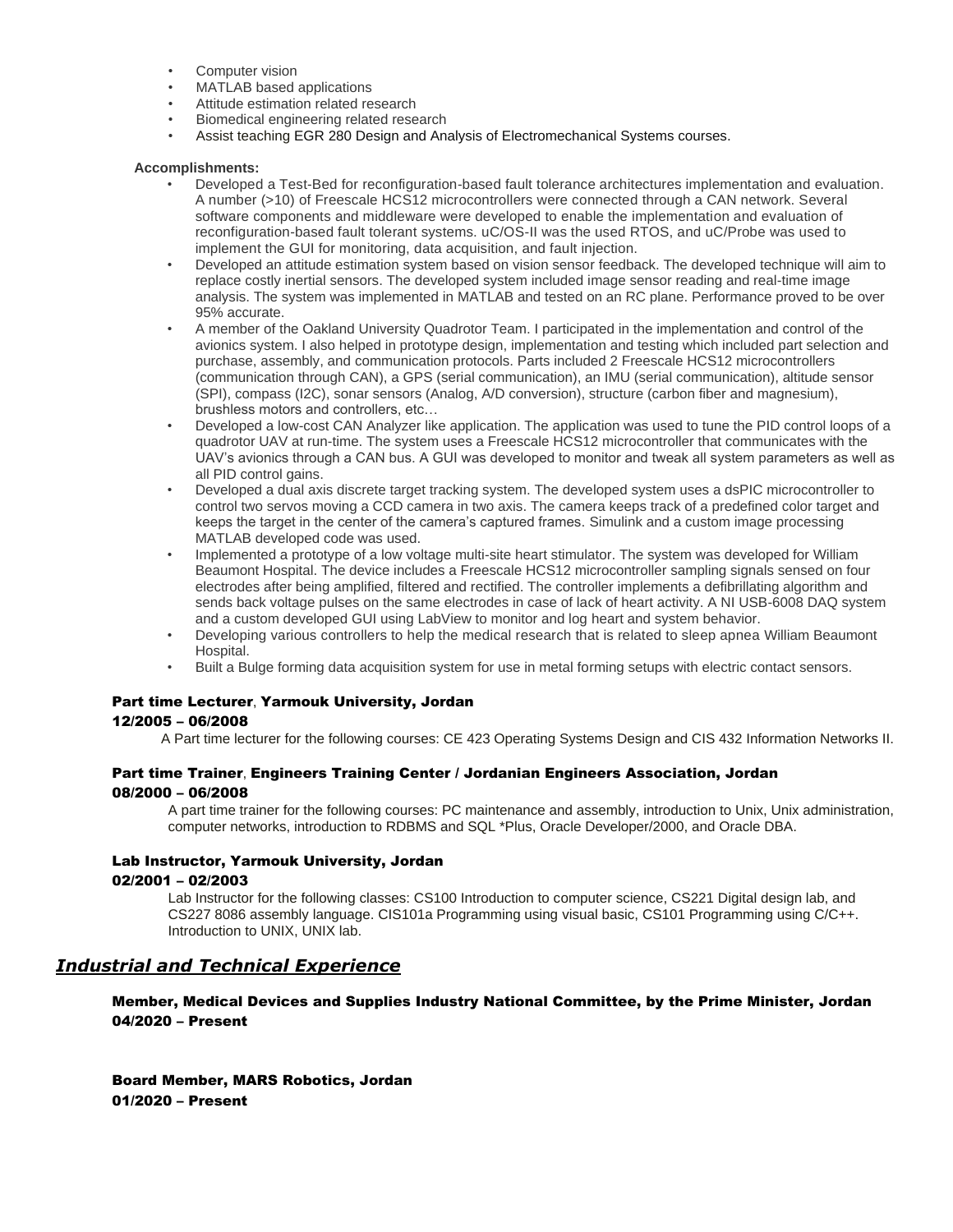#### Consultant, MARS Robotics, Jordan 07/2018 – Present

### **Highlights:**

Consultation on several UAV and autonomous systems projects.

#### Consultant, King Abdullah II Design and Development Bureau (KADDB), Jordan 02/2012 – 02/2013

#### **Highlights:**

KADDB is the Jordanian Military R&D arm. I worked with them on the Design and Development of their first Unmanned Aerial Vehicle (Drone). I was the leader of this project that included a team of several engineers and administrative employees. The work resulted in the successful design and deployment of the Drone from scratch with every system developed in house. The drone is fully autonomous with remote piloting capabilities. The Drone was displayed in an international military exhibition (SOFEX 2012).

#### Consultant, Kingdom Electricity Company (KEC), Jordan 06/2013 – 09/2013

**Highlights:**

Classified projects.

### Senior Controls Engineer, Powertrain Controls OBD II Diagnostics Development, Chrysler Group LLC, Auburn Hills, MI 12/2010 – 03/2012

#### **Highlights:**

I worked for the Powertrain Controls Department as part of the onboard diagnostics development team. My job responsibilities included control algorithm development which typically begins as an advanced effort, but ultimately meets program timelines and conforms to high level/functional requirements. Algorithm development is done using Matlab-Simulink and rapid prototyping tools. The work is performed in the vehicle, dynamometer and/or simulator environments (Hardware in the Loop). These tools are used to develop algorithms and follow the development through production software, including the development of all supporting documentation (includes FMEAs, DVP&Rs) and calibration guides.

I was the feature team leader for the following diagnostics:

- Turbo Charger Diagnostics Development for the FIRE 1.4L Engine.
- Downstream O2 Closed Loop Fueling Not Achieved Monitor.
- Rough Road Detection for Misfire Monitor Inhabitance.
- 6.4 L Gas Engine Cooled EGR Temperature Sensor Diagnostics.
- 6.4 L Gas Engine Cooled EGR Coolant Control Valve Diagnostics.
- 6.4 L Gas Engine PTO Diagnostics.
- Pentastar EVP Performance Monitor.
- Active Grille Shutter Diagnostics.
- Big Gas Engine Dual Alternator Diagnostics.

#### Technical Leader, Network and Systems Administrator, Yarmouk University, Jordan 02/2003 – 08/2007

Manage the Faculty of Information Technology's Network and servers. I was also the administrator of the online exams held at Yarmouk University. In addition, i managed about 18 technicians and engineers working under my supervision. I also represented the IT Faculty in many technical related committees. Managing the technical and engineering staff in the Faculty, planning for training activities to keep the technical staff up-to-date.

#### Intern Engineer, Specialized Technical Services (STS), Amman, Jordan 06/1999 – 01/2000

Intern engineer at the SUN department in SUN Solaris administration.

#### Engineer, Al-Montaser Computer Est., Jordan

#### 06/1998 – 06/1999

PC maintenance and assembly engineer.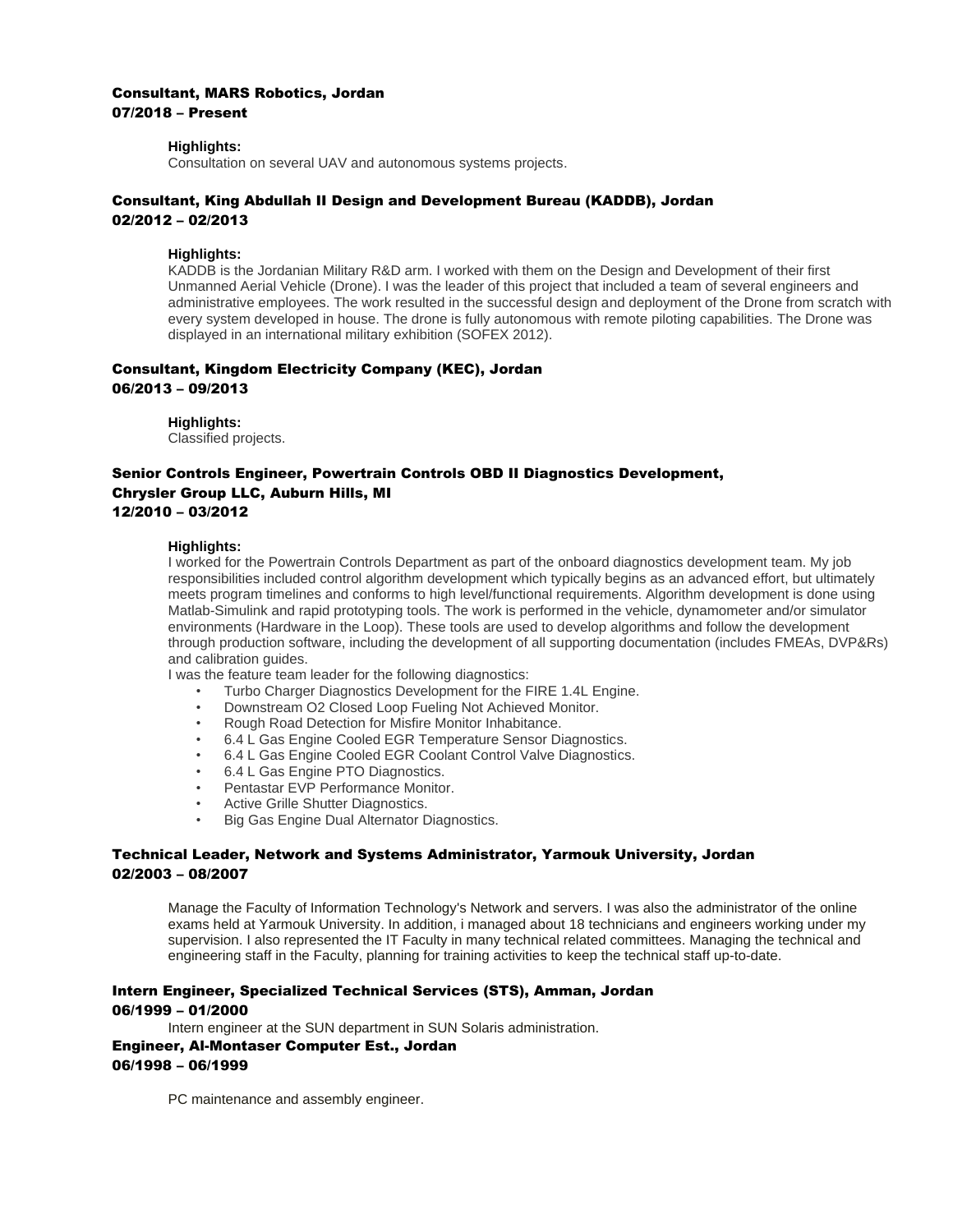## **COMPUTER AND ENGINEERING SKILLS**

- **Programming:** MATLAB, C, C++, JAVA, Python, Assembly, and Visual Basic**.**
- **Microprocessors / Microcontrollers and FPGAs:** Freescale: HCS11 and HCS12**,** MPC 55xx, Microchip: dsPIC30F family**,** TI MSP430 and Intel: 8085, and 8086/88, Xilinx Spartan 3E FPGAs including MicroBlaze™ soft processor implementation. In addition to several automotive related microcontrollers.
- **Data Acquisition:** NI USB-6008 DAQ systems.
- **Software Tools:** NI USB-6008 DAQ systems for data acquisition, Matlab Simulink, Matlab State flow, Real Time Workshop, LabView, PSpice, HSpice, Microsoft Office, Visio, IBM DOORS, and ETAS INCA, ETAS INTECRIO.
- **Communication Protocols:** SPI, SCI, I2C, UART, TCP/IP, Zigbee, Bluetooth, CAN, LIN and USB**.**
- **Operating Systems**: RTOS: uC/OSII (OS for embedded systems), uC/CAN, uC/Probe, Microsoft: MS Windows 2003 Enterprise Server, Ms Windows 2000 Advanced Server, Sun Microsystems: Sun Solaris operating system, Linux: Suse, RedHat. Mandrake.
- **Additional Skills:** Rapid Prototyping and Hardware-in-the-Loop Using Simulink, Multi-tasking and distributed embedded systems implementation, Network Programming: IPC, Sockets, RPC, MPI, and Pthreads, Database and web programming: Oracle Developer/2000, MS-Access, ASP programming with Oracle and MS-Access.

## **PUBLICATIONS**

#### **Patents**

- 1. "TRAFFIC NOTIFICATION SYSTEM AND METHOD," Y. A. Alqudah and **B. H. Sababha, U.S. Patent Number: US 10,890,462 B2**, **Jan.12, 2021**.
- 2. "UNMANNED AERIAL VEHICLE," **Belal Hussein Sababha**, Hamzeh Mahmoud Alzu'bi, Osamah Ahmad Rawashdeh, **US Patent Publication Number: US20180057163 A1**, **Mar.1, 2018** & **US 2019/0185160 A1**, **June 20, 2019.**
- 3. "A Single Antenna Direction Finding System for Multi-Rotor Platforms," M. S. Sharawi, **B. H. Sababha**, H. Al-Zubi and O. A. Rawashdeh, **U.S. Patent Number: US 8,907,846 B2, Dec**. 9, 2014.

#### **Peer Reviewed Papers**

- 1. **Belal H. Sababha**, Amjed Almousa, Remah Baniyounisse, and Jawad Bdour\*\*, "Sampling-Based UAV Air Traffic Integration, Path Planning and Collision Avoidance," International Journal of Advanced Robotic Systems, Accepted February 21, 2022.
- 2. **B. H. Sababha**, E. A. AlQaralleh and Y. A. Alqudah, "On the Development of a Model-Based Embedded Systems Design Laboratory Course," 2021 Innovation and New Trends in Engineering, Science and Technology Education Conference (IETSEC), 2021, pp. 1-5, doi: 10.1109/IETSEC51476.2021.9440487.
- 3. **B. H. Sababha**, E. Al-Qaralleh and N. Al-Daher, "A New Student Learning Outcome to Strengthen Entrepreneurship and Business Skills and Mindset in Engineering Curricula," 2021 Innovation and New Trends in Engineering, Science and Technology Education Conference (IETSEC), 2021, pp. 1-4, doi: 10.1109/IETSEC51476.2021.9440489.
- 4. E. Al-Qaralleh, **B. H. Sababha** and K. Abugharbieh, "Integrating Design Thinking in Freshmen-Level Engineering Curriculum," 2021 Innovation and New Trends in Engineering, Science and Technology Education Conference (IETSEC), 2021, pp. 1-6, doi: 10.1109/IETSEC51476.2021.9440488.
- 5. **Belal H. Sababha**, Abdelraheem Abualbasal, Esam A. Al-Qaralleh, Neda Al-Daher, "Entrepreneurial Mindset in Engineering Education," Journal of Entrepreneurship Education, Vol. 23, No. S1, 2020.
- 6. Yazan A. Alqudah, **Belal H. Sababha**, Esam Qaralleh, Tarek Youssef, "Machine Learning to Classify Driving Events Using Mobile Phone Sensors Data," International Journal of Interactive Mobile Technologies (iJIM), Vol. 15, No. 02, pp. 124-136, 2021.
- 7. Mahmoud I. Banat\*\*, **Belal H. Sababha**, Sami Al-Hamdan, "A CAD-Based tool for fault tolerant distributed embedded systems," [arXiv:2010.08933](https://arxiv.org/abs/2010.08933), October 2020.
- 8. Amjed Almousa, **Belal H. Sababha**, Nailah Al-Madi, Amro Barghouthi\* and Remah Younisse\*\*, "UTSim: A Framework & Simulator for UAV Air Traffic Integration, Control and Communication," International Journal of Advanced Robotic Systems, DOI: 10.1177/1729881419870937, September 2019. **Copy**: <https://bit.ly/2lJBJTs>
- 9. Raghad Al-Harasis**\*\*** , **Belal H. Sababha**, "On the Design and Implementation of a Dual Fisheye Camera-Based Surveillance Vision System," Multimedia Tools and Applications, Vol. 78, No. 16, pp. 22667-22689, August 2019. **Private Copy:** [https://rdcu.be/bykG0](http://em.rdcu.be/wf/click?upn=lMZy1lernSJ7apc5DgYM8cRlYJTlTVlP4V8Y5jOpitE-3D_KvgvSikPecBQRBZDsGXEvVFfLq0lfE5PwI4TapnSo65VLKhgET3-2Bt1cJ3l7L-2FDHaGvIgPaYaIk8cSVQKlYBa94MfBLoP4xa0X2TTorAOVGWBKOykX7nVz8Wq0d0fEHGS3C-2FdjzOcO-2F-2B69IFEynseIaJFUmaUTQ8j3hamRpBjHuhoe1PF-2FYcnycaHHHOSsgK2UObHhkXJoH3duV8VW4O-2FU4saLxNZ-2Filtm5GOqG8sU8lcaC-2BjTycBZrqEIWNVTMxnxdnjcreuDA-2Bio21bqu7XUA-3D-3D)
- 10. Yazan A. Alqudah, **Belal H. Sababha**, Tarek Yousseff, "Audition Ability to Enhance Reliability of Autonomous Vehicles: Allowing Cars to Hear," IEEE SoutheastCon 2019, Paper ID 248, April 11-14, 2019, Huntsville, AL, USA.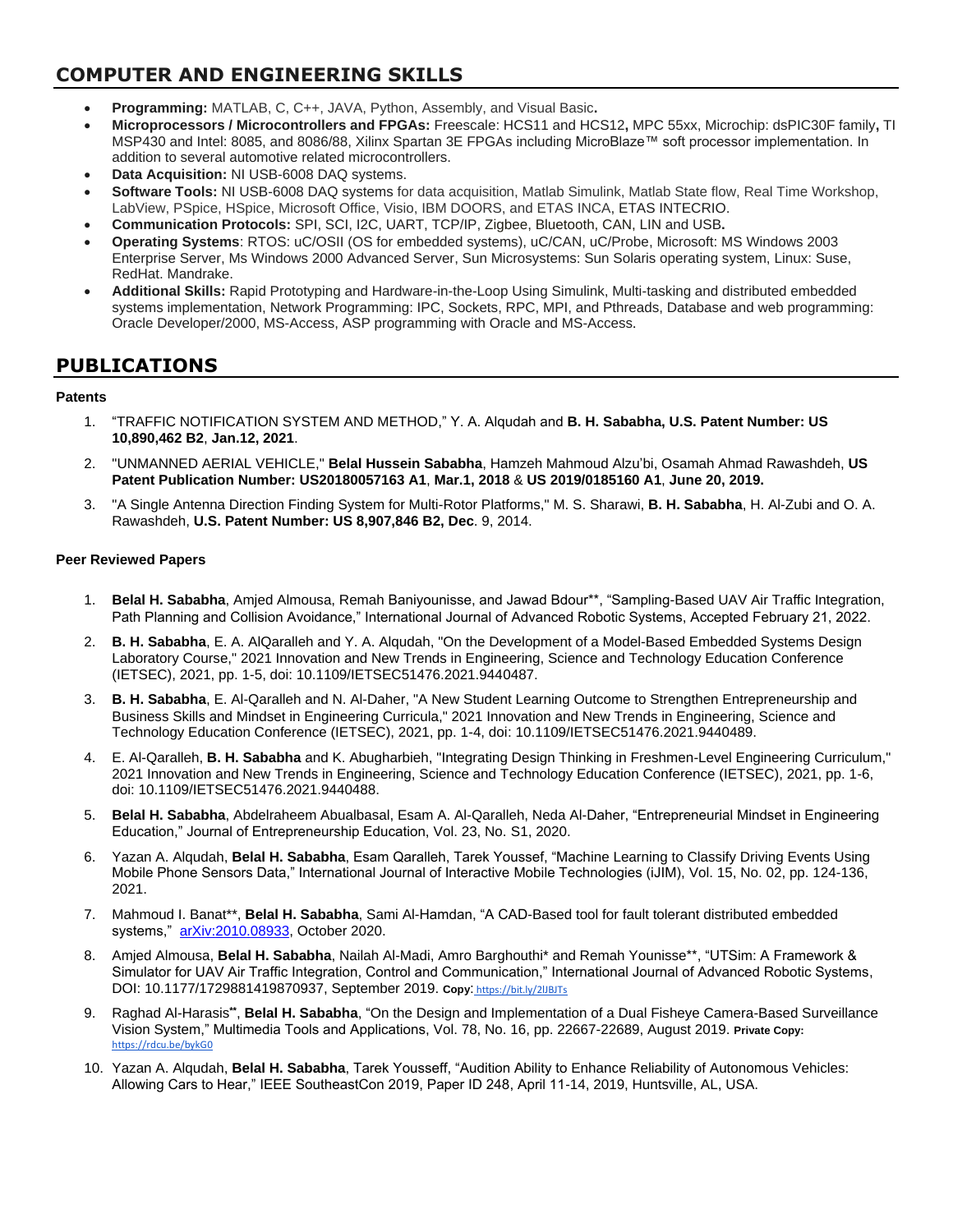- 11. **Belal H. Sababha**, Yazan A. Alqudah, "A Reconfiguration-Based Fault Tolerant Anti-Lock Brake-by-Wire System," ACM Transactions on Embedded Computing Systems, Vol. 17, No. 5, Article 87 (October 2018) 13 pages. https://doi.org/10.1145/3242178*.*
- 12. Karam M. Abughalieh**\*\*** , **Belal H. Sababha**, and Nathir A. Rawashdeh, "A Video-based Object Detection and Tracking System for Weight Sensitive UAVs," Multimedia Tools and Applications, Vol. 78, No. 7, pp. 9149-9167, April 2019. **Private Copy:** [https://rdcu.be/4IRT](http://em.rdcu.be/wf/click?upn=lMZy1lernSJ7apc5DgYM8bZVUWLWZ9qjXNCJl8N3O1I-3D_KvgvSikPecBQRBZDsGXEvVFfLq0lfE5PwI4TapnSo67GYSUBaMdvLcdfd63R-2FaxEC67FbRo32jN-2FYBl42bruEvB0AQOhMAjkY4stfhUqAwls9x0kv7jtmaeRQI492LpG6I9OZV4WNoBAB-2BEHSrMcBt-2FS1OIWKSr4Kxy-2FGwGN73mOqX-2F-2BvvJxUdAZhzJAaE1f6Jb-2BlcwKr3h-2Fo0fUrTmdP4Xt1ESsJgM51Y-2FY9K9YcZKdprHg0Mnr9uwaPpQr7o4pJzsi4O93nW1j8JcPsaaIlA-3D-3D)
- 13. Esam A. AlQaralleh, Yazan A. Alqudah, and **Belal H. Sababha**, "Reconfigurable Hardware-Friendly Early Termination Mechanism in Motion Estimation for HEVC," Procedia Computer Science, Vol. 141 (2018), pp.40–47, 2018.
- 14. Yazan A. Alqudah, **Belal H. Sababha**, "Coded Rumble Strips to Enhance Reliability of Autonomous Vehicles," The 17th Annual IEEE International Conference on Electro Information Technology (eit2018), pp. 0296-0301, May 3-5, 2018, Rochester, MI, USA.
- 15. Nathir A. Rawashdeh, Osamah A. Rawashdeh, **Belal H. Sababha**, "Vision-based sensing of UAV attitude and altitude from downward in-flight images," Journal of Vibration and Control, Vol. 23, No. 5, pp. 827-841, 2017.
- 16. Yazan A. Alqudah, **Belal H. Sababha**, "On the Analysis of Road Surface Conditions Using Embedded Smartphone Sensors," The IEEE 8th International Conference on Information and Communication Systems (ICICS2017), Paper # 110, April 4-6, 2017, Irbid, Jordan.
- 17. Yazan A. Alqudah, **Belal H. Sababha**, "A Statistical Approach to Estimating Driving Events by a Smartphone," The 2016 International Conference on Computational Science and Computational Intelligence (CSCI'16), Paper ID #: CSCI4352, Dec 15-17, 2016, Las Vegas, USA.
- 18. T. Shnoudi<sup>\*</sup>, L. Abu Hadba<sup>\*</sup>, M. Zabadneh<sup>\*</sup>, O. M. F. Abu-Sharkh, **B. Sababha**, "Digitizing the Content of a Whiteboard to Aid Traditional Educators and Enhance the Learning Experience of Students," The 12th International Conference on Frontiers in Education: Computer Science and Computer Engineering (FECS'16), July 25-28, 2016, Las Vegas, USA.
- 19. **Belal H. Sababha**, Yazan A. Alqudah, Abdelraheem Abualbasal, Esam A. AlQaralleh, "Project-Based Learning to Enhance Teaching Embedded Systems," Eurasia Journal of Mathematics, Science & Technology Education, Vol. 12, No. 9, pp. 2575- 2585, 2016.
- 20. **Belal H. Sababha**, Hamzeh M. Al Zu'bi, Osamah A. Rawashdeh, "A rotor-tilt-free tricopter UAV: design, modelling, and stability control," International Journal of Mechatronics and Automation, Vol. 5, Nos. 2/3, pp.107–113, 2015.
- 21. Yazan A. Alqudah, **Belal H. Sababha**, Ayman Elnashar, Sohaib H. Sababha, "On the Validation of Path Loss Models Based on Field Measurements Using 800 MHz LTE Network," 2016 Annual IEEE Systems Conference (SysCon), paper # 1570228256, 18-21 April, 2016, Orlando, Florida, USA.
- 22. Mohammad A. Alsmirat, Saleh Yousef Al-Rifai, and **Belal H. Sababha**, "Reducing Message Loss in DSRC Networks using Dynamic Distribution of Safety Messages over EDCA Access Categories," Lecture Notes in Engineering and Computer Science: Proceedings of The World Congress on Engineering and Computer Science 2015, 21-23 October, 2015, San Francisco, USA, pp. 690-695.
- 23. Raghad Al-Harasis<sup>\*</sup>, Enas Al-Zmaily<sup>\*</sup>, Hamzeh Al-Bishawi<sup>\*</sup>, Jamille Abu Shash<sup>\*</sup>, Moath Shreim<sup>\*</sup> and **Belal H. Sababha**, "Design and Implementation of an Autonomous UGV for the Twenty Second Intelligent Ground Vehicle Competition," The International Conference on Software Engineering, Mobile Computing and Media Informatics (SEMCMI 2015), Paper ID: 125, September, 8-10, 2015, Kuala Lumpur, Malaysia.
- 24. Esam A. AlQaralleh, Yazan A. Alqudah, and **Belal H. Sababha**, "Hardware Efficient Early Termination Mechanism in Motion Estimation for H.264 AVC," The Fifth International Conference on Digital Information and Communication Technology and its Applications (DICTAP 2015), Paper ID: 153, April 29 - May 1, 2015, Lebanon.
- 25. Hassan K. Sawalmeh<sup>\*</sup>, Haitham E. Bjanthala<sup>\*</sup>, Mustafa M. Al-Lahham\*, **Belal H. Sababha** "A Surveillance 3D Hand-Tracking-Based Tele-Operated UGV," The IEEE 6th International Conference on Information and Communication Systems (ICICS2015), Paper # 89, April 7-9, 2015, Amman, Jordan.
- 26. Faris Shahin<sup>\*</sup>, Lina Dajani<sup>\*</sup>, Belal Sababha, "Automatic Electricity Meter Reading and Reporting System," Ubiquitous Computing and Communication Journal, vol. 9, no. 3, pp. 1463-1467, 2015.
- 27. A. Elkilani<sup>\*</sup>, B. Elsheikh Ali<sup>\*</sup>, R. Abu Romman<sup>\*</sup>, A. Al-mousa, **B. Sababha** "Resident-Aware Green Home," International Journal of Computer, Information, Systems and Control Engineering, vol. 8, no. 6, pp. 874-880, 2014.
- 28. Karam Abughalieh\*\*, Waleed Qadi\*, Karam Melkon\*, Boulos Fakes\*, **Belal Sababha** and Amjed Al-Mousa, "A Compact Portable Object Tracking System," The IEEE 5<sup>th</sup> International Conference on Information and Communication Systems (ICICS2014), Paper # 7, April 1-3, 2014, Irbid, Jordan.
- 29. Ahmad Ashi<sup>\*</sup>, Amer Abu Joudeh<sup>\*</sup>, Mutaz Shafeey<sup>\*</sup>, **Belal Sababha** and Saleh Istehkam, "A PV Solar Tracking System: Design, Implementation and Algorithm Evaluation," The IEEE 5th International Conference on Information and Communication Systems (ICICS2014), Paper # 118, April 1-3, 2014, Irbid, Jordan. *(Invited by the review committee to be published in the IJCAC Journal)*
- 30. Hamzeh Alzu'bi**, Belal Sababha** and Basim Alkhatib, "Model-Based Control of a Fully Autonomous Quadrotor UAV," AIAA Infotech@Aerospace (I@A) Conference, Paper # AIAA-2013-5136, August 19-22, 2013, Boston, MA, USA.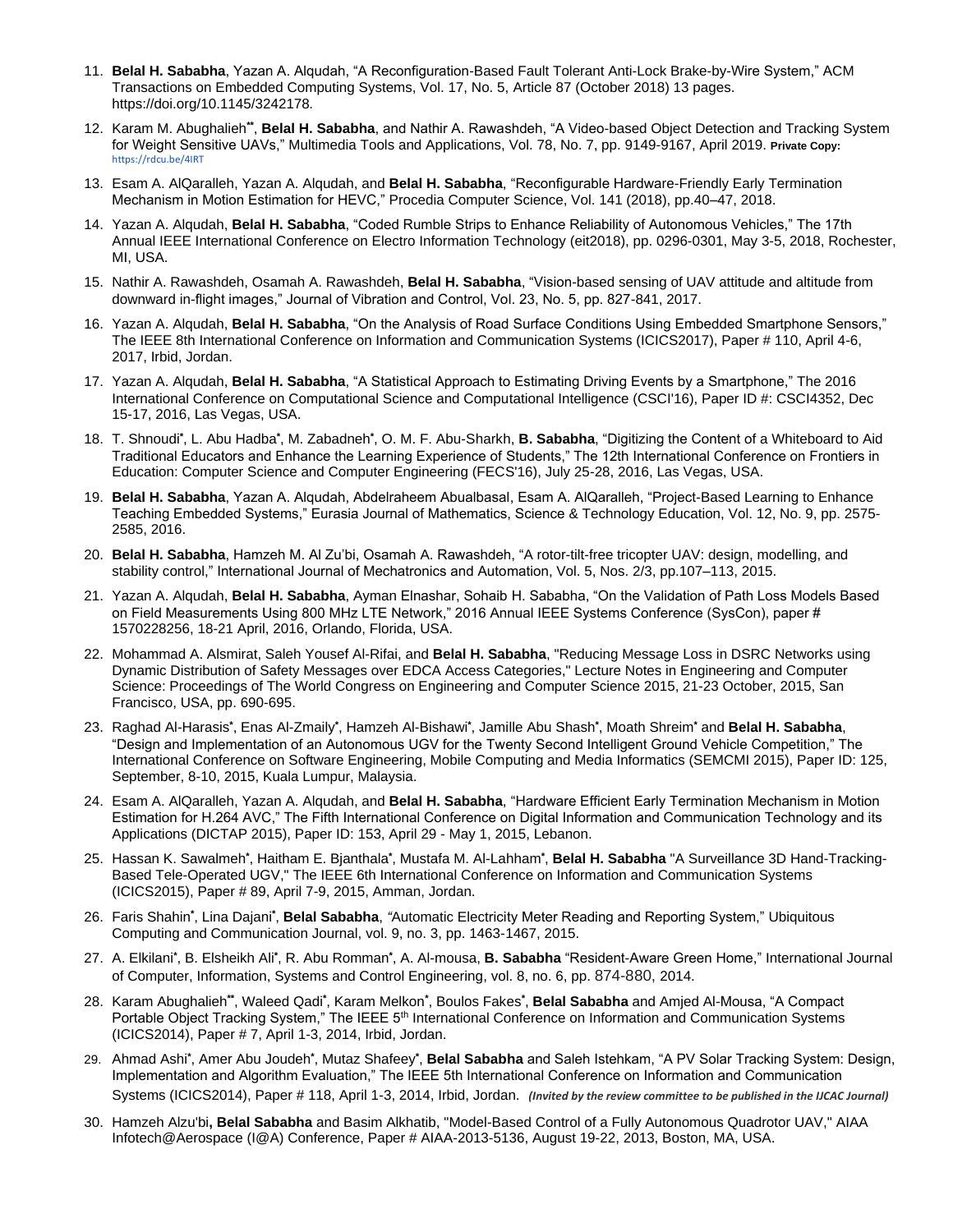- 31. **Belal Sababha** and Osamah Rawashdeh, "Evaluation of Communication Induced Checkpointing Approaches for Reconfiguration-Based Fault-Tolerance in Embedded Systems," GSTF Journal on Computing (JoC), vol. 1, no.4, pp. 47-56, 2012.
- 32. **Belal H. Sababha**, Osamah A. Rawashdeh and Waseem A. Sa'deh, "A Real-Time Gracefully Degrading Avionics System for Unmanned Aerial Vehicles," The IEEE [National Aerospace & Electronics Conference](http://naecon.org/) (IEEE NAECON 2012) July 25-27, 2012, Fairborn, OH, USA.
- 33. Osamah A. Rawashdeh and **Belal H. Sababha**, "An Image-Processing-Based Gimbal System using Fisheye Video," Computer Technology and Application Journal, vol.2, no.2, pp. 85-93, 2011.
- 34. **Belal H. Sababha** and Osamah Rawashdeh, "Evaluation of Communication Induced Checkpointing in Resource Constrained Embedded Systems," The 7th International ASME/IEEE Conference on Mechatronics & Embedded Systems & Applications (MESA 2011) August 28-31, 2011, Washington, DC, USA.
- 35. **Belal H. Sababha** and Osamah A. Rawashdeh, "Evaluation of Communication Induced Checkpointing on a CAN-Based Distributed System," The 40th Annual IEEE/IFIP International Conference on Dependable Systems and Networks (DSN 2010), June 29, 2010, Chicago, IL, USA.
- 36. **Belal H. Sababha**, Hong Chul Yang, and Osamah A. Rawashdeh, "An RTOS Based Run-Time Reconfigurable Avionics System for UAVs," AIAA Infotech@Aerospace 2010 Conference, Paper # AIAA-2010-3414, April 21, 2010, Atlanta, GA, USA.
- 37. Hong Chul Yang, **Belal H. Sababha**, and Osamah A. Rawashdeh, "Rapid Prototyping of Quadrotor Controllers using MATLAB RTW and dsPICs," AIAA Infotech@Aerospace 2010 Conference, Paper # AIAA-2010-3407, April 21, 2010, Atlanta, GA, USA.
- 38. **Belal H. Sababha**, Osamah A. Rawashdeh, and Guangzhi Qu, "A Test-Bed for Reconfiguration-Based Fault-Tolerance in Distributed Embedded Systems" The International Conference on Information and Communications Systems (ICICS2009), Paper # 500, December 20 – 23, 2009, Amman, Jordan. (First Best Paper Award)
- 39. Osamah A. Rawashdeh, Nathir A. Rawashdeh, **Belal H. Sababha**, and Hong Chul Yang, "Altitude and Attitude Estimation from Aerial Fisheye Video," The International Conference on Information and Communications Systems (ICICS2009), Paper # 419, December 20 – 23, 2009, Amman, Jordan.
- 40. O. A. Rawashdeh, H.C. Yang, R. AbouSleiman ,and **B. H. Sababha** "Microraptor: A Low-Cost Autonomous Quadrotor System," Proceedings of the 2009 ASME/IEEE International Conference on Mechatronic and Embedded Systems and Applications (MESA09), Paper # DETC2009-86490, August 30 - September 2, 2009, San Diego, California, USA.
- 41. Rami AbouSleiman, **Belal Sababha**, Hong Chul Yang, Nathir Rawashdeh, and Osamah Rawashdeh, "Real-time Estimation of UAV Attitude from Aerial Fisheye Video," Proc. of AIAA Infotech@Aerospace Conference, Paper # 2009-1933, April 6, 2009, Seattle, WA, USA.
- 42. Hong Yang, Rami AbouSleiman, **Belal Sababha**, Ermal Gjioni, Daniel Korff, and Osamah Rawashdeh, "Implementation of an Autonomous Surveillance Quadrotor System," Proc. of AIAA Unmanned Unlimited Conference, Paper # 2009-2047, April 6, 2009 Seattle, WA, USA.
- 43. O. Al-Jarrah and **B. Sababha**, "PARMA: A Power Aware Reliable Multicasting Algorithm for Mobile Ad Hoc Networks," International Journal of Computers and Applications, vol. 30, no.3, pp. 244-250, 2008.

**\***Undergraduate Student **\*\***Graduate Student

#### **Books**

- 1. **Belal H. Sababha**, "Power Aware Reliable Multicasting Algorithm for Mobile Ad Hoc Networks," LAMBERT Academic Publishing, ISBN 978-3-8443-1804-3, 2011.
- 2. **Belal Hussein Sababha**, "Checkpointing for Graceful Degradation in Distributed Embedded Systems," Publisher: Oakland University, 2011.

#### **Student Journal Papers**

- 1. M. Taus, J. Smith, K. Jones, G. Godo, C. Acar, B. Sababha. M. Rawashdeh and H. Yang, "Oakland University Quadrotor," 2010 AUVSI student UAS competition Journal. *"Award Winner"*
- 2. Keith Jones, Maurice Farah, Hong Yang, Rami AbouSleiman, and Belal Sababha, "Oakland University Microraptor," 2009 AUVSI student UAS competition Journal.

#### **Student Conference Papers**

1. Sulaiman Al Hassan, Bashar Herzallah, Julie Jahshan, Belal Sababha, "The "EYECAP" Smart Cap for Blind People," the Second Jordanian Student Conference on Communication, Technology, and Management (JITB2014), May 18, 2014, Amman, Jordan.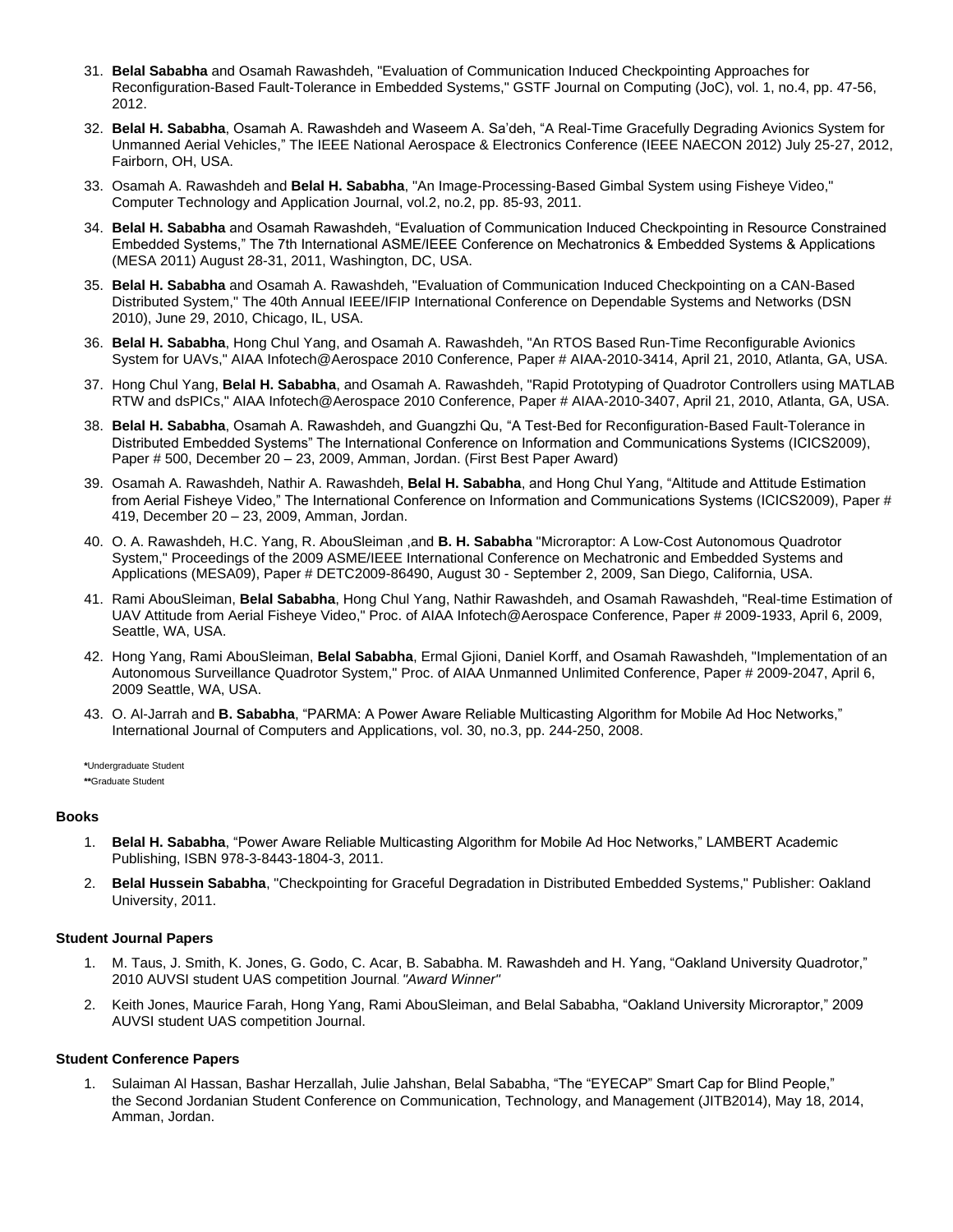2. Faris Shahin, Lina Dajani and Belal Sababha, "Automatic Electricity Meter Reading and Reporting System," the Second Jordanian Student Conference on Communication, Technology, and Management (JITB2014), May 18, 2014, Amman, Jordan. "*Best Paper Award – Engineering Category*"

#### **Posters**

- 1. **Belal Sababha**, "A Fully Autonomous Quadrotor UAV," HM King Abdullah II Royal visit to PSUT, November 26th 2013, Amman, Jordan.
- 2. **B. Sababha**, R. Abouslaiman, H. Yang, N. Rawashdeh and O. Rawashdeh, "Attitude Estimation From Real-time Fisheye Video," Michigan National Robotics, April 12, 2011, Ann Arbor, MI, USA.
- 3. **B. Sababha** and O. Rawashdeh, "Communication Induced Checkpointing (CIC) in Resource-Limited Embedded Systems," Michigan Space Grant Consortium Meeting, Nov. 13, 2010, Ann Arbor, MI, USA.
- 4. Coskun Acar, Hong Yang, Muawea Rawashdeh, **Belal Sababha**, Abdullah Al-Refai, and Osamah A. Rawashdeh, "The Oakland University Autonomous Aerial Quadrotor System," Michigan Space Grant Consortium Meeting, Nov. 13, 2010, Ann Arbor, MI, USA.
- 5. **B. Sababha** and O. Rawashdeh, "Modeling and Implementation of Self-Healing Safety-Critical Embedded Systems," Michigan Space Grant Consortium Meeting, Oct. 19, 2008, Ann Arbor, MI, USA.

## **Research Activities and Scientific Memberships**

- Conference Chair, Innovations and New Trends in Engineering, Science and Technology Education (IETSEC), IEEE Sponsored conference, May 2021, Amman, Jordan.
- Conference Chair, 2019 Internet of Things, Mechatronics and their Applications International Conference (IoTMA), 2019, Dubai, UAE.
- Scientific Committee Member, 2019 IEEE Jordan International Joint Conference on Electrical Engineering and Information Technology (JEEIT 2019), 2019, Amman, Jordan.
- Technical Program Committee Member, 18th Annual IEEE INTERNATIONAL CONFERENCE ON ELECTRO INFORMATION TECHNOLOGY (eit2018), 2018, Rochester, Michigan, USA.
- Organization Committee Member, 2018 Advances in Engineering Technology & Sciences Multi-Conferences (ASET 2019), 2018, Dubai, Sharjah and Abu Dhabi, UAE.
- Scientific Committee Member, THE INTERNATIONAL CONFERENCE ON NEW TRENDS IN COMPUTING SCIENCES (ICTCS 2017), 2017, Amman, Jordan.
- Technical Program Committee Member, The 8th International Conference on Information and Communication Systems, 2017, Irbid, Jordan.
- Technical Program Committee Member, The 7th International Conference on Information and Communication Systems, 2016, Irbid, Jordan.
- Technical Program Committee Member, The 6th International Conference on Information and Communication Systems, 2015, Irbid, Jordan.
- Technical Program Committee Member, The 5th International Conference on Information and Communication Systems, 2014, Irbid, Jordan.
- Reviewer, IEEE Systems Journal.
- Reviewer, IEEE Transactions on Vehicular Technology.
- Reviewer, The Journal of Electrical and Computer Engineering.

## **TALKS**

- "On the Development of a Model-Based Embedded Systems Design Laboratory Course," Innovation and New Trends in Engineering, Science and Technology Education Conference (IETSEC 2021), May 18, 2021.
- "A New Student Learning Outcome to Strengthen Entrepreneurship and Business Skills and Mindset in Engineering Curricula," Innovation and New Trends in Engineering, Science and Technology Education Conference (IETSEC 2021), May 17, 2021.
- "Innovation and Entrepreneurship, Innovations in Embedded Computing Systems and UAVs", Invited speaker, The Second Balq'a International Engineering Conference (BIEC 2019), Dead Sea, Jordan, December 3, 2019.
- "Embedded Systems, Current Research and Future Visions," The Scientific Research Committee Seminars, Princess Sumaya University for Technology, Amman, Jordan, November 7, 2016.
- "Design and Implementation of an Autonomous UGV for the Twenty Second Intelligent Ground Vehicle Competition," The International Conference on Software Engineering, Mobile Computing and Media Informatics (SEMCMI 2015), Kuala Lumpur, Malaysia, September 9, 2015.
- "Real-Time 3D First-Person View for Unmanned Systems," First JOSTA Conference Employing Science and Technology and Innovation for Economic Development, Amman, Jordan, August 12, 2015.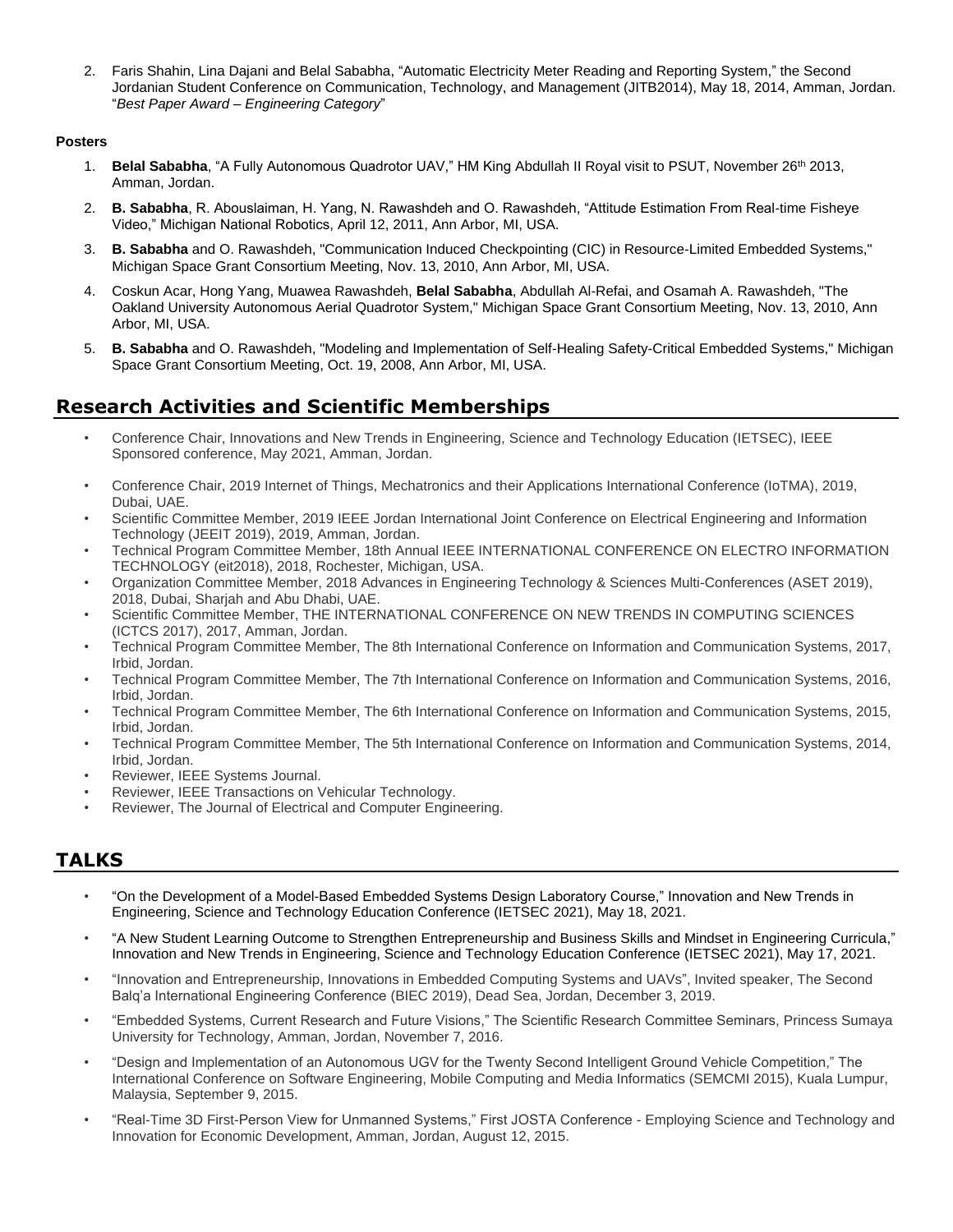- "Embedded Systems, Future Visions," The First Electrical Engineering Week, Jordan Engineers Association, Amman, Jordan, August 26, 2014.
- "Model-Based Control of a Fully Autonomous Quadrotor UAV," The AIAA Infotech@Aerospace (I@A) Conference, Boston, MA, USA, August 21, 2013.
- "Evaluation of Communication Induced Checkpointing in Resource Constrained Embedded Systems," The 7th International ASME/IEEE Conference on Mechatronics & Embedded Systems & Applications (MESA 2011), Washington, DC, August 30, 2011.
- "Communication Induced Checkpointing (CIC) in Resource-Limited Embedded Systems," The 2010 Michigan Space Grant Consortium Conference, Ann Arbor, MI, Nov. 13, 2010.
- "Evaluation of Communication Induced Checkpointing on a CAN-Based Distributed System," The 40th Annual IEEE/IFIP International Conference on Dependable Systems and Networks (DSN 2010), Chicago, IL, June 29, 2010.
- "An RTOS Based Run-Time Reconfigurable Avionics System for UAVs," AIAA Infotech@Aerospace 2010 Conference, Atlanta, GA, USA, April 21, 2010.
- "A Test-Bed for Reconfiguration-Based Fault-Tolerance in Distributed Embedded Systems," ECE monthly seminar, Oakland University, Rochester MI,USA, February 17, 2010
- "A Test-Bed for Reconfiguration-Based Fault-Tolerance in Distributed Embedded Systems," iCICS Conference, Amman, Jordan, December 20, 2009.
- "Real-time Estimation of UAV Attitude from Aerial Fisheye Video," AIAA Infotech@Aerospace Conference, Seattle, WA, USA, April 6, 2009.
- "Modeling and Implementation of Self-Healing Safety-Critical Embedded Systems", E2R Lab meetings, Oakland University, MI, USA, October 16, 2008.
- "CAN Vs. FlexRay communication systems in Embedded systems", E2R Lab meetings, Oakland University, MI, USA, November 6, 2008.
- "Realtime Operating Systems uC/OSII Real Time Kernel", E2R Lab meetings, Oakland University, MI, USA, January 14 & 21, 2009.

## **Supervised Theses & SDPs**

- **Master Thesis** 
	- o J. Bdour, Increasing Endurance Time for Multirotor UAVs' by Using a Hybrid Thrusting System. MSc. Thesis, Princess Sumaya University for Technology, Feb 2022 (Expected).
	- o M. Banat, Design and Implementation of a CAD-Based Tool for Fault Tolerant Distributed Embedded Systems: ABS case study. MSc. Thesis, Yarmouk University, December 2017.
	- o R. Al-Harasis, Design and Implementation of a Real-Time Surveillance Vision System Based on Two Fisheye Cameras. MSc. Thesis, Princess Sumaya University for Technology, August 2017.
	- o K. Abu Ghalieh, A Vision-Based Object Tracking System for Weight Sensitive Unmanned Systems, MSc. Thesis, Princess Sumaya University for Technology, January 2016.
- **Senior Design Projects** 
	- $\circ$  Design and Implementation of a Controllable Humanoid Robot, Spring 2015. (First Place Award Winner, 8<sup>th</sup> NTP 2015, PSUT Undergrad Research Fund).
	- o Design of an Intelligent Ground Vehicle, Spring 2014. (PSUT's entry into the IGVC 2014 International Competition, MI, USA, Attracted \$20k+ Fund, and published in an international peer reviewed conference).
	- o Automatic Electricity Meter Reading and Reporting System, Spring 2014. (Best Paper Award Winner, Engineering category, JITB 2014 students conference).
	- o Hand Gesture Controlled Rover, Spring 2014. (First Place Award Winner, 7<sup>th</sup> NTP 2014, PSUT Undergrad Research Fund, Resulted in publishing an IEEE Conference paper).
	- $\circ$  Clean Energy Generation, Optimization, and Control System, Fall 2013. (First Place Award Winner, 7<sup>th</sup> NTP 2014, PSUT Undergrad Research Fund, Resulted in publishing an IEEE Conference paper).
	- o Design of a solar tracking system, Fall 2013.
	- o Design of an Autonomous Takeoff and Landing System and Altitude Hold, Fall 2013.
	- o Design of a Video Auto Tracking System, Spring 2013. (Resulted in publishing an IEEE Conference paper)

## **TEACHING EXPERIENCE**

- **Graduate** 
	- o Microprocessor-Based System Design
	- o Embedded Systems Design
- Undergraduate
	- o Embedded Systems<br>
	o Digital Logic Design<br>
	Microprocessors and
	- Digital Logic Design
	- o Microprocessors and Embedded Systems
	- o Operating Systems